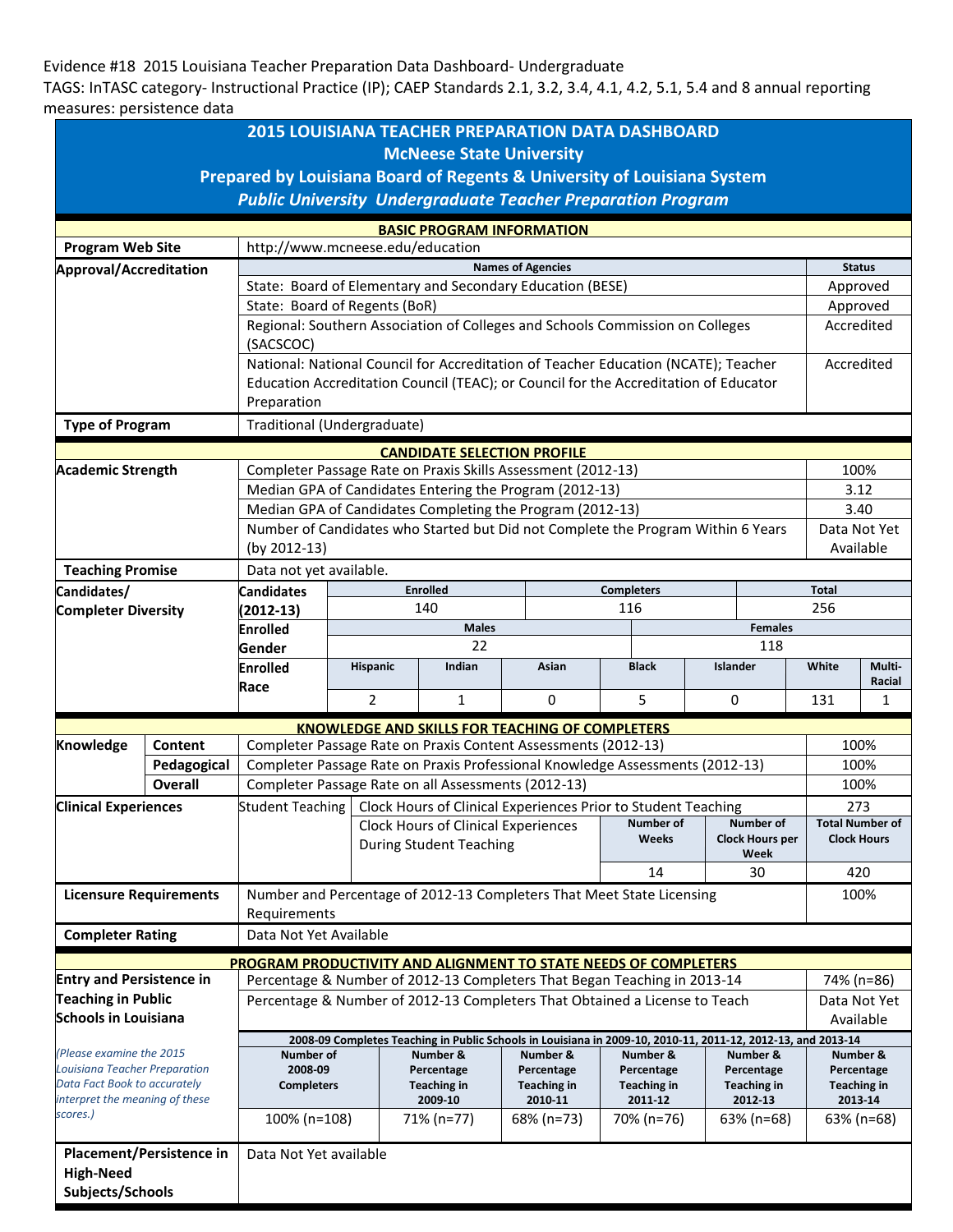Evidence #18 2015 Louisiana Teacher Preparation Data Dashboard- Undergraduate TAGS: InTASC category- Instructional Practice (IP); CAEP Standards 2.1, 3.2, 3.4, 4.1, 4.2, 5.1, 5.4 and 8 annual reporting measures: persistence data

*Assistance in the design of the Louisiana Teacher Preparation Dashboard was provided by the 2020 Key Effectiveness Indicators developed by Michael Allen, Edward Crowe, and Charles Coble, co-partners of Teacher Preparation Analytics.* **2015 LOUISIANA TEACHER PREPARATION DATA DASHBOARD (CONT'D)**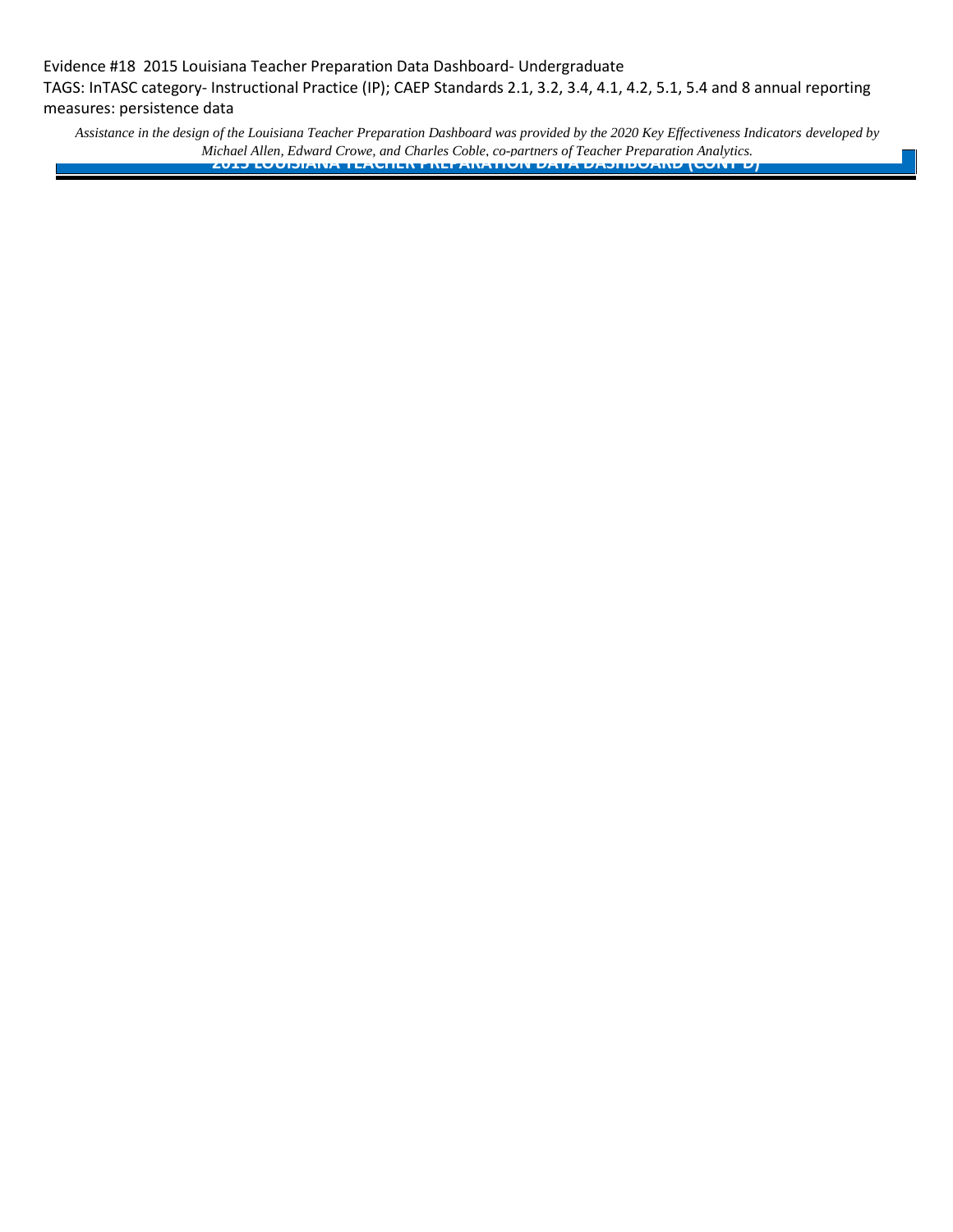## Evidence #18 2015 Louisiana Teacher Preparation Data Dashboard- Undergraduate

TAGS: InTASC category- Instructional Practice (IP); CAEP Standards 2.1, 3.2, 3.4, 4.1, 4.2, 5.1, 5.4 and 8 annual reporting measures: persistence data

|                                                                                                  | <b>McNeese State University</b>                                                                                                               |                                                                              |                                 |                                                                           |                                |  |  |  |
|--------------------------------------------------------------------------------------------------|-----------------------------------------------------------------------------------------------------------------------------------------------|------------------------------------------------------------------------------|---------------------------------|---------------------------------------------------------------------------|--------------------------------|--|--|--|
|                                                                                                  | Prepared by Louisiana Board of Regents & University of Louisiana System<br><b>Public University Undergraduate Teacher Preparation Program</b> |                                                                              |                                 |                                                                           |                                |  |  |  |
|                                                                                                  | PERFORMANCE AS CLASSROOM TEACHERS (NEW TEACHERS WITH LESS THAN TWO YEARS OF TEACHING)                                                         |                                                                              |                                 |                                                                           |                                |  |  |  |
| Impact on                                                                                        | Mean Compass Student Outcome                                                                                                                  |                                                                              |                                 | <b>Compass Student Outcome Mean &amp; Number of Scores</b>                |                                |  |  |  |
| K-12 Students<br>(Please examine the 2015)<br>Louisiana Teacher Preparation                      | Score (2012-13 & 2013-14) and<br>Number of Scores for All New<br>Teachers with Less than Two Years<br>of Teaching                             | $3.3(n=322)$                                                                 |                                 |                                                                           |                                |  |  |  |
| Data Fact Book to accurately<br>interpret the meaning of these                                   | Percentage and Number of 2012-                                                                                                                | <b>Compass Teacher Effectiveness Levels for Student Outcome Scores</b>       |                                 |                                                                           |                                |  |  |  |
| scores.)                                                                                         | 13 and 2013-14 Compass Student                                                                                                                | <b>Ineffective</b>                                                           | <b>Effective Emerging</b>       | <b>Effective Proficient</b>                                               | <b>Highly Effective</b>        |  |  |  |
|                                                                                                  | Outcome Scores for the New<br>Teachers by LDOE Teacher<br><b>Effectiveness Levels</b>                                                         | 3%                                                                           | 7%                              | 32%                                                                       | 58%                            |  |  |  |
| <b>Demonstrated Teaching</b>                                                                     | Mean Compass Professional                                                                                                                     |                                                                              |                                 | <b>Compass Professional Practice Mean &amp; Number of Scores</b>          |                                |  |  |  |
| <b>Skill</b><br>(Please examine the 2015<br><b>Louisiana Teacher Preparation</b>                 | Practice Score (2012-13 & 2013-<br>14) and Number of Scores for All<br>New Teachers with Less than Two<br>Years of Teaching                   | $3.2 (n=322)$                                                                |                                 |                                                                           |                                |  |  |  |
| Data Fact Book to accurately<br>interpret the meaning of these                                   | Percentage and Number of 2012-                                                                                                                | <b>Compass Teacher Effectiveness Levels for Professional Practice Scores</b> |                                 |                                                                           |                                |  |  |  |
| scores.)                                                                                         | 13 & 2013-14 Compass Professional                                                                                                             | Ineffective                                                                  | <b>Effective Emerging</b>       | <b>Effective Proficient</b>                                               | <b>Highly Effective</b>        |  |  |  |
|                                                                                                  | Practice Scores for the New<br>Teachers by LDOE Teacher<br><b>Effectiveness Levels</b>                                                        | 0%                                                                           | 8%                              | 64%                                                                       | 29%                            |  |  |  |
| <b>Overall Impact and</b>                                                                        | <b>Mean Compass Final Evaluation</b>                                                                                                          | <b>Compass Final Evaluation Mean &amp; Number of Scores</b>                  |                                 |                                                                           |                                |  |  |  |
| <b>Demonstrated Teaching</b><br><b>Skill</b><br>(Please examine the 2015)                        | Score (2012-13 & 2013-14) and<br>Number of Scores for New<br>Teachers with Less than Two Years<br>of Teaching                                 | $3.2 (n=322)$                                                                |                                 |                                                                           |                                |  |  |  |
| <b>Louisiana Teacher Preparation</b><br>Data Fact Book to accurately                             | Percentage and Number of 2012-                                                                                                                | <b>Compass Teacher Effectiveness Levels for Final Evaluation Scores</b>      |                                 |                                                                           |                                |  |  |  |
| interpret the meaning of these<br>scores.)                                                       | 13 & 2013-14 Compass Final<br><b>Evaluation Scores for the New</b><br>Teachers by LDOE Teacher<br><b>Effectiveness Levels</b>                 | Ineffective<br>3%                                                            | <b>Effective Emerging</b><br>6% | <b>Effective Proficient</b><br>54%                                        | <b>Highly Effective</b><br>37% |  |  |  |
| <b>State Value Added Scores</b>                                                                  | <b>Content Areas</b>                                                                                                                          |                                                                              |                                 | Mean, Number of Scores, & Effectiveness Levels for Value-Added Scores of  |                                |  |  |  |
| for New Teachers in                                                                              |                                                                                                                                               |                                                                              |                                 | Twenty-five or More New Teachers with Less Than Two Years of Teaching who |                                |  |  |  |
| Grades 4-10 with Less than<br>Two Years of Teaching by<br><b>Content Areas (Twenty-</b>          | <b>Mathematics</b>                                                                                                                            | Taught during 2010-11, 2011-12, 2012-13, or 2013-14<br>$-9.9$ (n=41)         |                                 |                                                                           |                                |  |  |  |
| five or More New                                                                                 |                                                                                                                                               | Ineffective                                                                  | <b>Effective Emerging</b>       | <b>Effective Proficient</b>                                               | <b>Highly Effective</b>        |  |  |  |
| <b>Teachers)</b>                                                                                 |                                                                                                                                               | 32%                                                                          | 46%                             | 20%                                                                       | 2%                             |  |  |  |
| (Please examine the 2015<br><b>Louisiana Teacher Preparation</b><br>Data Fact Book to accurately | <b>Science</b>                                                                                                                                | $-2.7$ (n=34)                                                                |                                 |                                                                           |                                |  |  |  |
| interpret the meaning of these<br>scores.)                                                       |                                                                                                                                               | Ineffective                                                                  | <b>Effective Emerging</b>       | <b>Effective Proficient</b>                                               | <b>Highly Effective</b>        |  |  |  |
|                                                                                                  |                                                                                                                                               | 13%                                                                          | 50%                             | 35%                                                                       | 3%                             |  |  |  |
|                                                                                                  | <b>Social Studies</b>                                                                                                                         | $-2.6$ (n=31)                                                                |                                 |                                                                           |                                |  |  |  |
|                                                                                                  |                                                                                                                                               | Ineffective                                                                  | <b>Effective Emerging</b>       | <b>Effective Proficient</b>                                               | <b>Highly Effective</b>        |  |  |  |
|                                                                                                  |                                                                                                                                               | 7%                                                                           | 55%                             | 26%                                                                       | 13%                            |  |  |  |
|                                                                                                  | <b>English/Language Arts/Reading</b>                                                                                                          | $-6.4$ (n=40)                                                                |                                 |                                                                           |                                |  |  |  |
|                                                                                                  |                                                                                                                                               | Ineffective                                                                  | <b>Effective Emerging</b>       | <b>Effective Proficient</b>                                               | <b>Highly Effective</b>        |  |  |  |